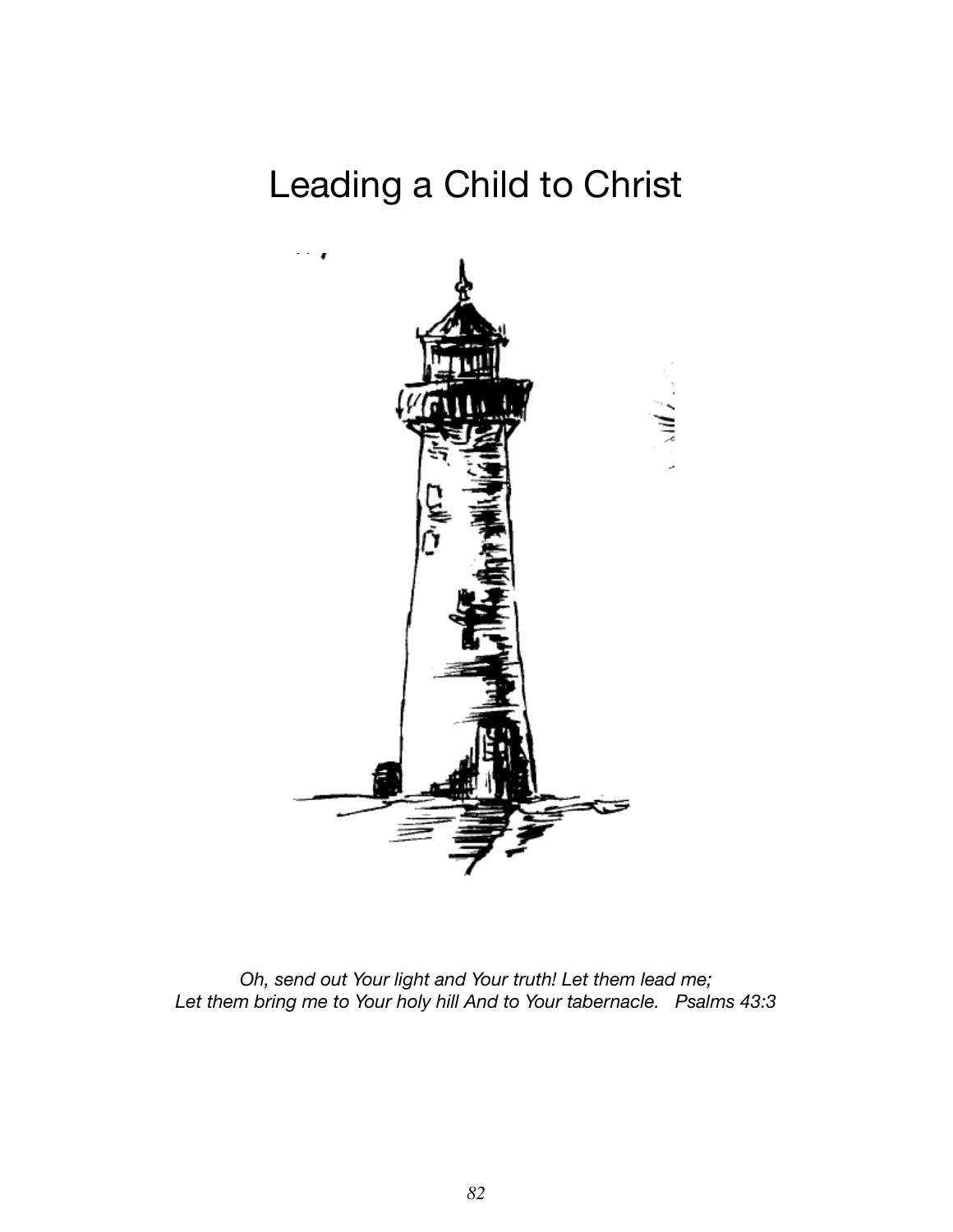#### Between the ages of 4-14, 85% of the

commitments made to Christ will be made.



85% of the children who do not receive the Lord before 14 never will accept Christ as Savior.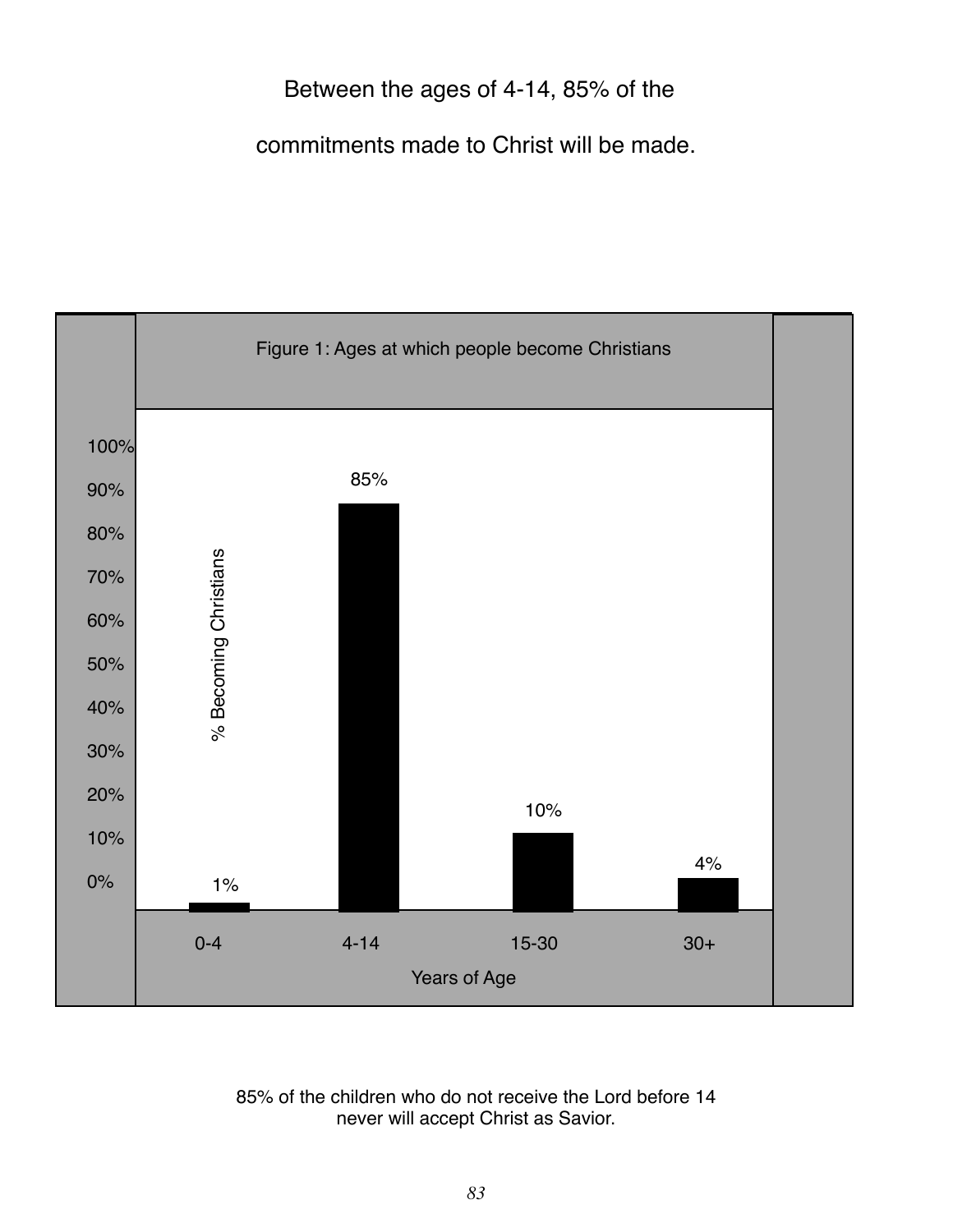#### **LEADING A CHILD TO CHRIST**

- 1. Avoid symbolism. Use concrete ideas with children.
- 2. Choose terminology carefully. Use the same terms consistently.

Know their age group and choose their words. eg. *"Born Again?* How do I do that teacher? / *Ask Him into my heart?* Is this gonna hurt? / **Saved?** Is that like a fireman saves me?"

- 3. Ask questions that encourage them to talk about feelings as well as understanding.
- 4. Talk individually with the child.
- 5. Consider the child's personal choice. Avoid pressuring the child into making a choice. It is important that this decision is between them and God. Not between the teacher and the student. *DON'T CONVINCE! THAT'S OUT OF BOUNDS!* These children love you and will do anything that you ask of them. -Anything to please their teacher. *Story of Clowns as Counselors & Receiving Crackers in Nursery. Wrong reasons. \*NOTE: Once shared and received - Go back over and pray with them*.
- 6. Be sensitive to the Holy Spirit and to the child.
- 7. It's the Holy Spirit that leads a child to Christ. Ask Him to use you and to help you to be sensitive to where the child is spiritually.
- 8. If a child wants to be a part of God's family and has a repentant heart, give him/her an opportunity to talk to God him/herself. Let the child tell God how he feels in his own words.

#### **What a child needs to know to appreciate Christ's death and receive Him as Savior. These basic facts should be emphasized:**

- 1. God loves all kids including me. I don't have to earn his love. John 3:16; 1 Jn 4:8; Jn 15:13; Eph 2:8-9
- 2. I have done wrong, and this wrong (called sin) must be punished. Rom 3:23; Is 53:6; Rom 6:23a
- 3. Christ died to pay for my sin. (This is not too basic for new believers.) Rom 5:8; Matt 26:28; Heb 9:22, 10:10; 1 John 2:2
- 4. I must accept Jesus as my Savior to receive God's forgiveness. John 1:12; Rom 6:23b
- 5. When I do this I become God's child.

John 1:12; Rom 10:9, 13

#### *And Finally..***.**

**Sharing the gospel takes practice.**.. If you are hesitant and do not attempt to share the gospel here in class, then chances are you will not attempt to share this good news anywhere.

*"For whoever is ashamed of Me and My words, of him the Son of Man will be ashamed when He comes in His own glory, and in His Father's, and of the holy angels. (Luke 9:26).*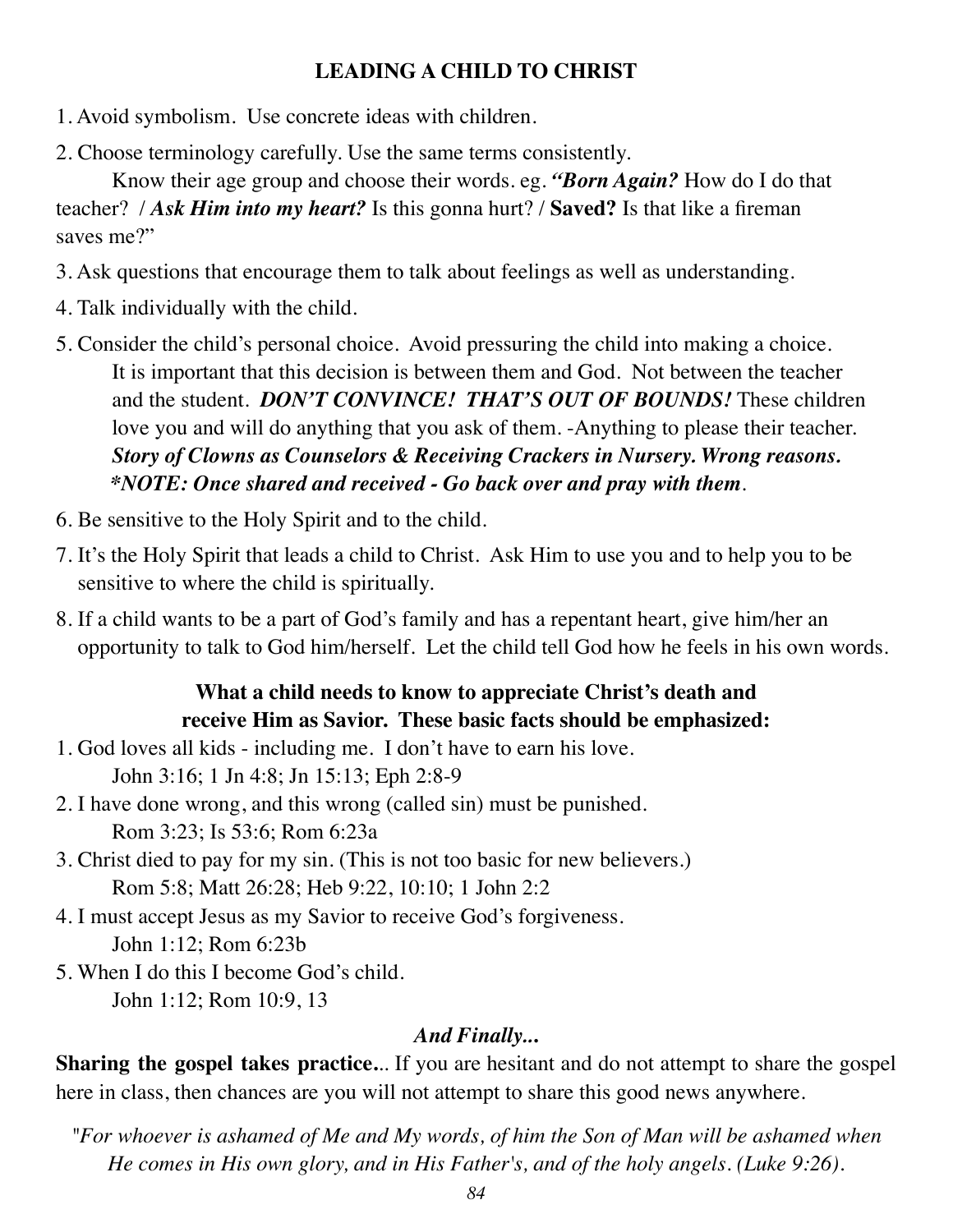## **PLANS FOR PRESENTING SALVATION**

#### **THE ROMAN ROAD**

- 1. Romans 3:23 All have sinned.
- 2. Romans 6:23 For the wages of sin is death.
- 3. Romans 5:8 But God commendeth His love toward us in that while we were yet sinners Christ died for us.
- 4. Romans 6:23b But the gift of God is eternal life, through Jesus Christ, our Lord.
- 5. Romans 6:1-4 Romans 10:9-10,13 For "whoever calls on the name of the LORD shall be saved."

## **SALVATION**

- 1. God's part John 3:16
- 2. Christ's part Romans 5:8
- 3. Man's part John 6:37

#### **THE A - B - C'S OF SALVATION**

- A. Acknowledge self as a sinner. Romans 3:23; Isaiah 53:6; James 2:10; Romans 3:10-12; John 3:3; Acts 4:12
- B. Believe in Christ.

Acts 16:31; Luke 5:32, 13:3; Hebrews 11:6; Romans 2:4, 10:17; John 3:16, 20:21

C. Confess to Christ as Savior.

Romans 10:9-10; Acts 19:18; 1John1:9, 4:15

## **FOUR WORDS OF SALVATION**

- 1. Needed Romans 3:3
- 2. Provided 1 Peter 2:24
- 3. Offered Ephesians 2:8
- 4. Accepted 1 John 5:12

## **THE FOUR SPIRITUAL LAWS**

- 1. God LOVES you, and offers a wonderful PLAN for your life. -John 3:16; John 10:10
- 2. Man is SINFUL and SEPARATED from God. Therefore, he cannot know and experience God's love and plan for his life. -Romans 3:23, 6:23
- 3. Jesus Christ is God's ONLY provision for man's sin. Through Him you can know and experience God's love and plan for your life. -Romans 5:8; 1 corinthians 15:3-6; John 14:6.
- 4. We must individually RECEIVE Jesus Christ as Savior and Lord; then we can know and experience God's love and plan for our lives. -John 1:12, 3:1-8.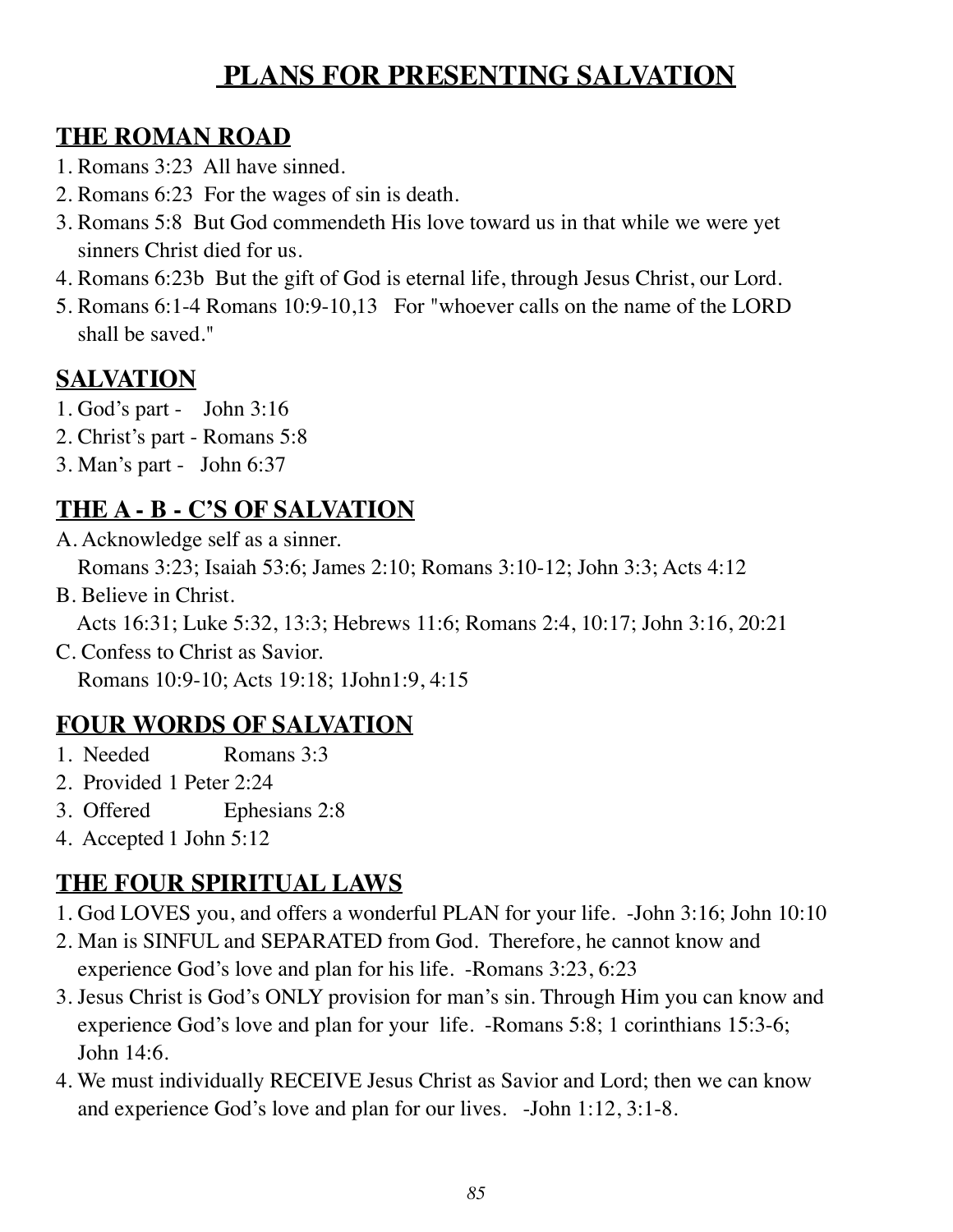# Now What?

Gulp! they said yes... They want to receive Christ

Now what do I do? The S-S-sinners P-P-prayer?

Remember the **Sinners Prayer** doesn't save anyone! Christ does! Rom 11:6; Eph 2:8-9.

Pray 'em back thru Romans Road or Abc's etc. (Wherever you found them)

"I have sinned, I understand that sin causes separation from God. I know You died for ALL the sin of the world. Jesus I receive You now so that my sins are paid for, I want to be Your child forever.